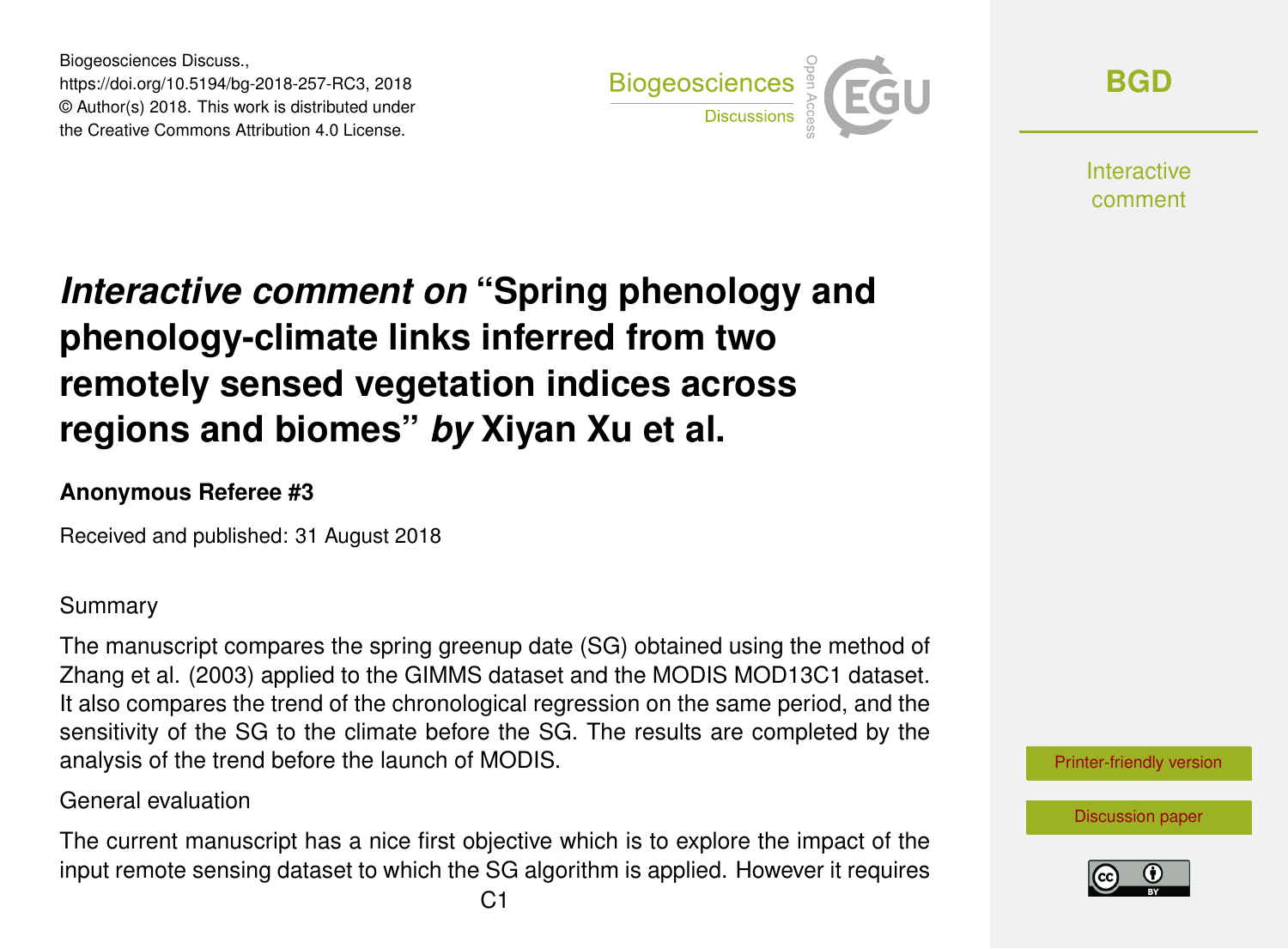more analysis to achieve this objective. If the objective is to evaluate the impact of the choice of the input dataset then the causes of the differences should be the target. This would allows to increase the confidence in the trend analysis based on the two datasets. The suggestion on the role of the transition from AVHRR2 to AVHRR3 should also be explored in depth as this is quite an interesting opening. In the following I suggest some changes and some previous articles that should be considered. The second objective on the sensitivity of SG to climate cannot be achieved without improvements on the work on the SG determination, as there is strong uncertainty on the SG.

#### Major comments

1/ The results report differences in the SG obtained with MODIS and with AVHRR and in the trend. The manuscript suggests possible explanations but does not attempt to determine the reasons clearly. In-depth exploration of the causes of these differences should be carried out as it is the aim of the manuscript. Possible sources of uncertainties, including spatial resolution changes with incidence angle, preprocessing, processing are explored in :

Helman, D. (2018) Land surface phenology: What do we really "see" from space? Science of The Total Environment, 618, 665 – 673.

Moreover, a key issue is the snowmelt. It is well-known that the detected SG is related to snowmelt and not to vegetation if the snow is not correctly treated (Moulin et al. 1997, Shabanov et al. 2002). Solutions have been proposed (Suzuki et al. 2003, Delbart et al. 2005, 2006, Thomson et al. 2015, Jin et al. 2017 for examples). In the current manuscript the snow issue is treated differently between the two dataset preprocessing, thus the results differ. It is necessary to assess the uncertainty of the two SG datasets through a comparison to ground observations of leaf expansion, in order to analyse the impact of the snow rejection methods.

Delbart, N., Kergoat, L., Le Toan, T., Lhermitte, J., & Picard, G. (2005) Determination of phenological dates in boreal regions using normalized difference water index. Remote

**[BGD](https://www.biogeosciences-discuss.net/)**

Interactive comment

[Printer-friendly version](https://www.biogeosciences-discuss.net/bg-2018-257/bg-2018-257-RC3-print.pdf)

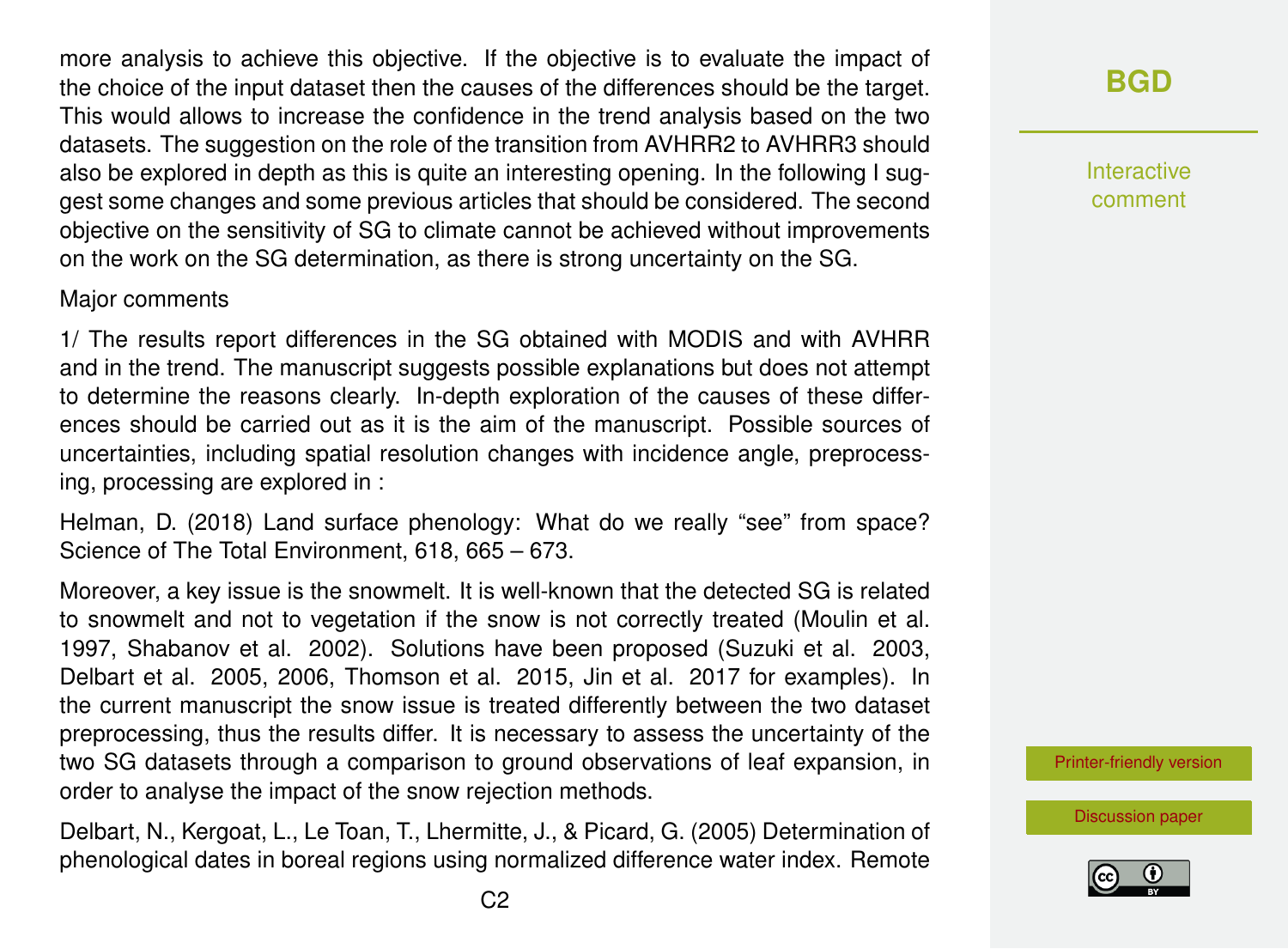Sensing of Environment, 97, 26–38.

Delbart, N., Le Toan, T., Kergoat, L., & Fedotova, V. (2006) Remote sensing of spring phenology in boreal regions: A free of snow-effect method using NOAA-AVHRR and SPOT-VGT data (1982-2004). Remote Sensing of Environment, 101, 52–62.

Jin, H., Jönsson, A.M., Bolmgren, K., Langvall, O., & Eklundh, L. (2017) Disentangling remotely-sensed plant phenology and snow seasonality at northern Europe using MODIS and the plant phenology index. Remote Sensing of Environment, 198, 203– 212.

Moulin, S., Kergoat, L., Viovy, N., & Dedieu, G. (1997) Global-scale assessment of vegetation phenology using NOAA/AVHRR satellite measurements. Journal of Climate, 10, 1154–1170.

Shabanov, N.V., Zhou, L., Knyazikhin, Y., Myneni, R.B., & Tucker, C.J. (2002) Analysis of interannual changes in northern vegetation activity observed in AVHRR data from 1981 to 1994. IEEE Transactions on Geoscience and Remote Sensing, 40, 115–130.

Suzuki, R., Nomaki, T., & Yasunari, T. (2003) West-east contrast of phenology and climate in northern Asia revealed using a remotely sensed vegetation index. International Journal of Biometeorology, 47, 126–138.

Thompson, B.G. (2015) Using phase-spaces to characterize land surface phenology in a seasonally snow-covered landscape. Remote Sensing of Environment, 166, 178– 190.

2/ The pre-season length differs when so the variations of the climate variables differ. Thus the trend of the preseason climate from the two SG datasets should not be compared.

3/ The trends are reported if the p-value is less than 0.1. This is not a good value as it is too high. Maximum is generally 0.05, which is very high already.

# **[BGD](https://www.biogeosciences-discuss.net/)**

Interactive comment

[Printer-friendly version](https://www.biogeosciences-discuss.net/bg-2018-257/bg-2018-257-RC3-print.pdf)